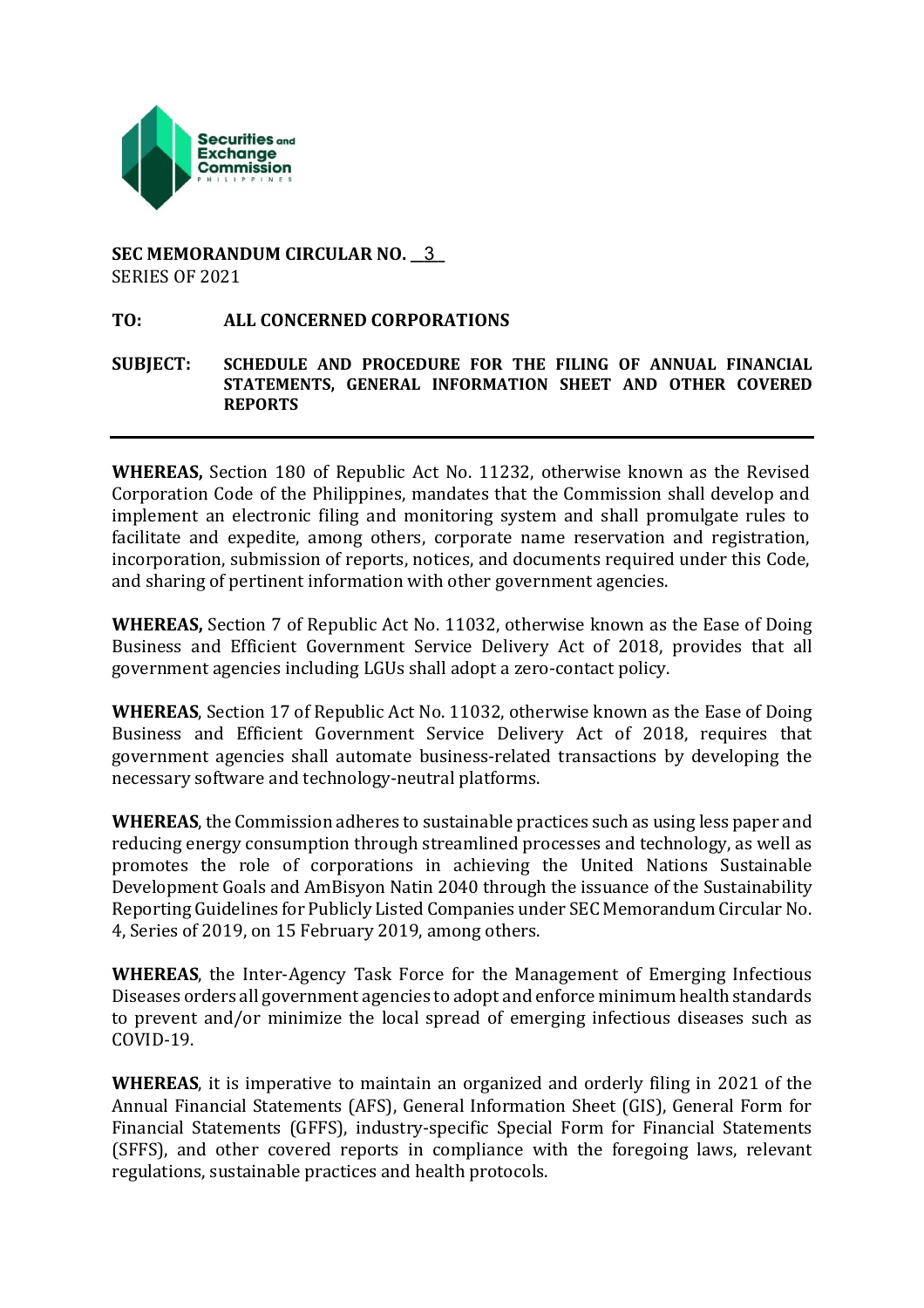**NOW, THEREFORE**, the Commission, pursuant to its authority under the Revised Corporation Code of the Philippines (RCC) and the Securities Regulation Code (SRC), hereby issues and promulgates the following guidelines on the 2021 filing of AFS, GIS, SSF, GFFS, and SFFS, and the use of the Online Submission Tool (OST) in filing the said reports with the Commission:

**SECTION 1.** *Mode of Submission of Reports.* The submission of annual reports to the Commission, as enumerated in Section 2 hereof, shall be done online using the Commission's Online Submission Tool (OST).

Except as otherwise provided in this Memorandum Circular and other issuances, the Commission shall no longer accept hard copies of reports. No submission through email, mail, courier and chutebox shall be allowed and/or accepted.

The submission of GFFS and SFFS in diskette or compact disc as mandated in SEC Memorandum Circular No. 6, Series of 2006<sup>1</sup> is no longer required.

**Section 2.** *Reports Accepted through the OST.* For the initial implementation of the OST, the following reports shall be accepted:

- (a) Audited Financial Statements
	- (1) Duly stamped received by the Bureau of Internal Revenue (BIR) or proof of filing with the BIR should be attached to the Audited Financial Statements
	- (2) Duly signed Auditor's Report
	- (3) Statement of Management's Responsibility duly signed by authorized signatories
	- (4) Compliant with all the Audited Financial Statements requirements as stated in the checklist available on the SEC website, and in accordance with the Revised SRC Rule 68, if applicable
- (b) General Information Sheet (GIS)
- (c) Sworn Statement for Foundation (SSF)<sup>2</sup>
- (d) General Form for Financial Statements (GFFS)
- (e) Special Form for Financial Statements (SFFS), including IHFS3, PHFS4, BDFS5, LCFS6, FCFS7, LCIF8, and FCIF<sup>9</sup>

 $\overline{a}$ 

<sup>1</sup> SEC Memorandum Circular No. 6, Series of 2006 or the "Submission of General Information Sheet and the General and Special Form for Financial Statements in Electronic Format", issued on April 7, 2006.

<sup>2</sup> Prior to 2006: Refer to the Guidelines on Foundations under SEC Memorandum Circular No. 1, Series of 2004

<sup>2006</sup> to 2012: Refer to the Revised Guidelines on Foundations under SEC Memorandum Circular No. 8, Series of 2006. 2013 to 2018: Refer to the SEC Notice dated 18 April 2013.

<sup>2019</sup> onwards: Refer to the 2019 Revised SRC Rule 68

<sup>3</sup> IHFS, SFSS for Investment Companies

<sup>4</sup> PHFS, SFFS for Investment Companies and Publicly-Held Companies enumerated in Section 17.2 of the SRC

<sup>5</sup> BDFS, SFSS for Broker Dealer

<sup>6</sup> LCFS, SFSS for Lending Companies

<sup>7</sup> FCFS, SFSS for Financing Companies

<sup>8</sup> Special Form of Interim Financial Statements for Lending Companies

<sup>9</sup> Special Form of Interim Financial Statements for Financing Companies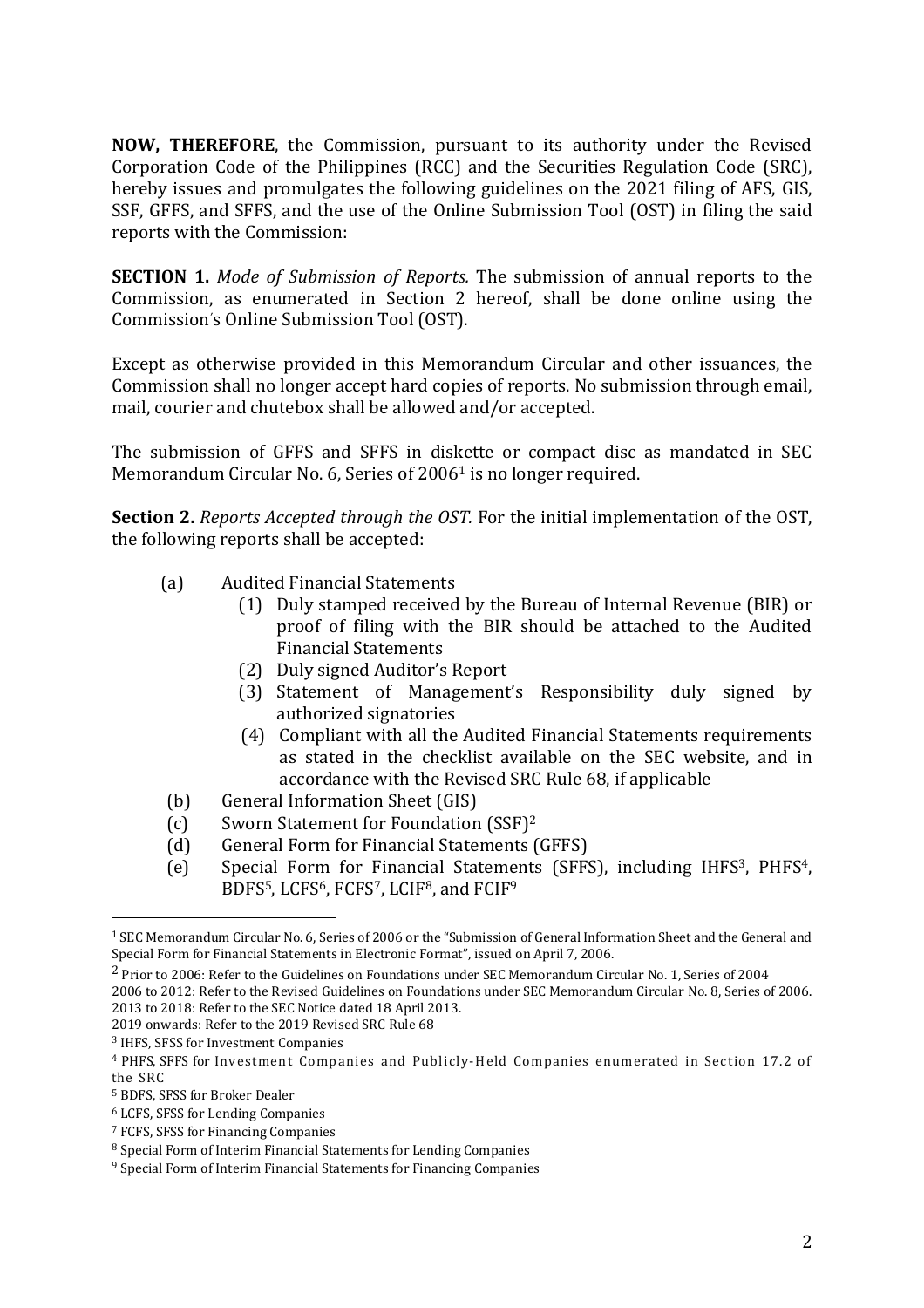- (f) Affidavit of Non-Operation (ANO), to be filed together with the GIS/AFS. Filer may submit a GIS/AFS without any movement/change
- (g) Affidavit of Non-Holding of Annual Meeting (ANHAM), to be filed together with the GIS. Also, the filer may submit a GIS, without any movement/change (No Meeting Held).

The optional filing of ANO and ANHAM, when warranted, is subject to existing applicable SEC Memorandum Circulars, rules and regulations, including but not limited to SEC Memorandum Circular No. 3, Series of 2007<sup>10</sup>, as superseded by Section 25 of the RCC<sup>11</sup>. The ANO and ANHAM are deemed not filed if not attached to the FS and GIS, respectively.

**Section 3.** *Mandatory Enrollment to OST.* All corporations registered with SEC must enroll in the OST in order to access and submit reports through the OST, except as otherwise provided in this Memorandum Circular and other issuances of the Commission.

The enrollment process of all registered corporations will start on 15 March 2021.

**Section 4.** *SEC Offices in Charge.* For the initial implementation, the Systems Operations Division, Information and Communications Technology Department (SOD-ICTD) shall initially handle the provision of access to the OST through a validation process. Subsequently, for validation on the registration of a corporation, this will be handled by the Company Registration and Monitoring Department (CRMD), in order to verify the authenticity of registration documents submitted by the corporation, and subsequently, all SEC departments requiring the relevant reports.

# **PROCEDURES FOR THE USE OF OST**

 $\overline{a}$ 

**Section 5.** *Enrollment Procedure and Requirements*

- (a) Fill out the application form online through [https://ciffs-ost.sec.gov.ph](https://ciffs-ost.sec.gov.ph/)
- (b) Attach the following documents:
	- (1) Board Resolution, as embodied in a Secretary's Certificate, from the corporation authorizing the Company's representative to file reports on behalf of the corporation.

Corporations shall follow the prescribed format of the above Board Resolution, which may be downloaded from the OST.

(2) MC28 Report, as stated in Annexes D to G required under SEC Memorandum Circular No. 28, s. of 2020 or the Requirement for Corporations, Associations, and Individuals to Create and/or Designate E-mail Account Address and Cellphone Number for Transactions with the Commission and/or General Information Sheet (GIS) version 2020 or

<sup>10</sup> Sections 11, 12, Part D (Company Registration and Monitoring Department) SEC Memorandum Circular No. 3, Series of 2007 or the "Amendment of Reportorial Requirements", issued on September 5, 2007.

<sup>11</sup> Section 25, RCC – Report of Election of Directors, Trustees and Officers, Non-holding of Election and Cessation from **Office**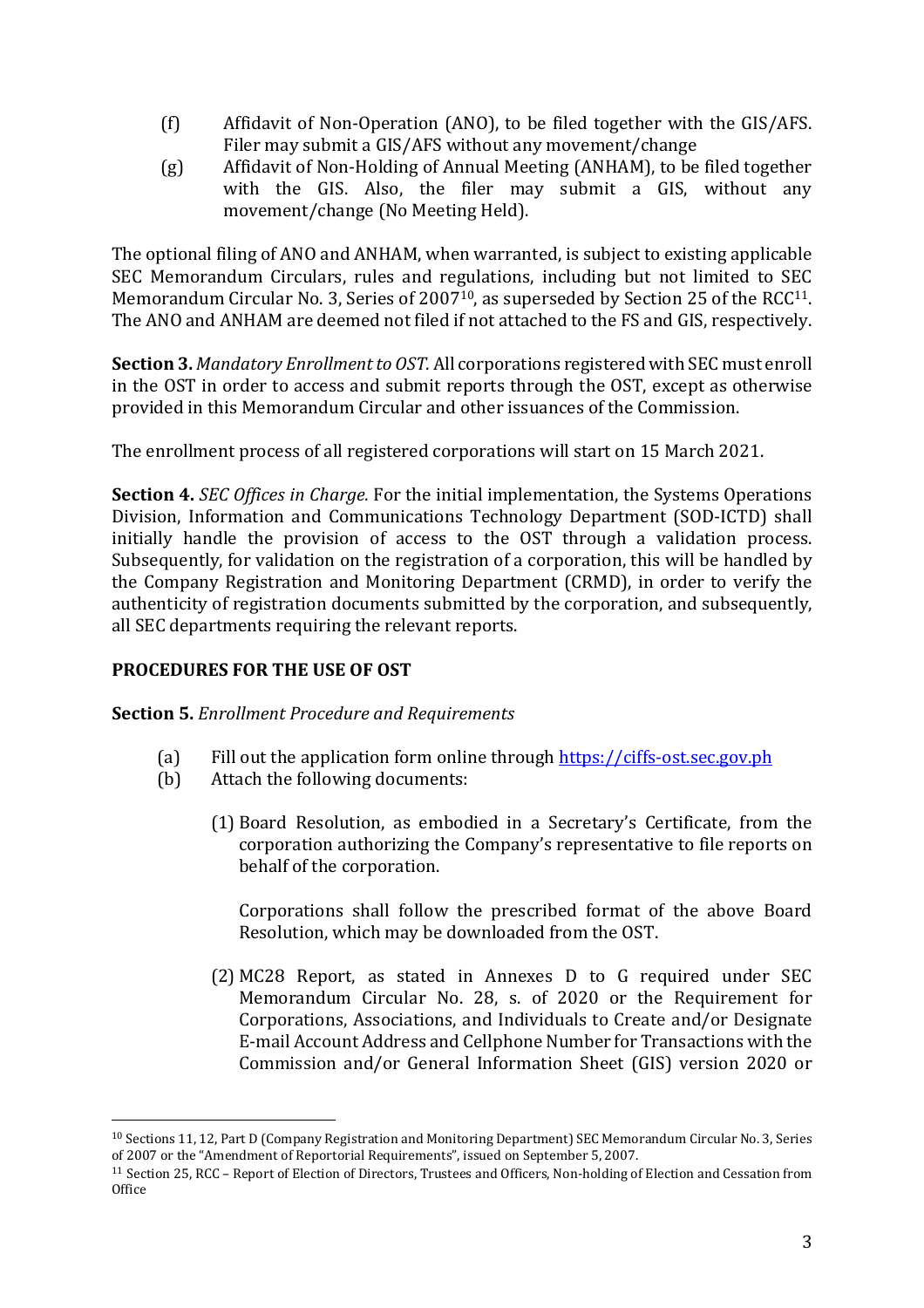Notification Update Form (NUF) for Foreign Corporations submitted to the SEC.

The online enrollment shall be open for both corporations and firms providing related services to corporations including, but not limited to law firms and consultancy firms (the "Firms"), provided that there is a Board Resolution to that effect, as abovementioned.

The role of the authorized filer is to submit and upload documents on the company's behalf, as authorized by the company in the Board Resolution. The company may function as its own authorized filer or nominate a different email address as its authorized filer, in a case where a company either outsources the filing of its documents through an external party or uses a different email address within its own company for submission. If a company chooses to function as its own filer, then no additional steps for enrollment are required.

As to subsequent enrollments, the Firms need not enroll again as an authorized filer provided that an email address already existing under its account will be allowed by the enrolled corporation as an authorized filer. Also, its account should be activated first before it can file documents for the corporation even without enrollment.

The enrolled company may activate its authorized filer using the email address authorized by the corporation.

But if the corporation provides another email address to the authorized filer different from the existing email address, as enrolled in the OST, the authorized filer needs to enroll again for the new corporation. The email address provided by the enrolled corporation will serve as the access key for the authorized filer to be accepted in the OST.

The enrollment is a one-time process for the reporting corporation. In the event the corporation decides to change its/their authorized filer, the reporting company shall enroll a new filer and replace the old one, revising and updating in the same enrollment form submitted by the reporting entity when it originally enrolled in provided for the company under the OST.

- (3) Upload the application form, together with the aforementioned attachments.
- (4) Wait for the approval of the application through email and the access key (User ID and Password) to file reports through the OST. The access key must be treated as confidential at all times for the security of the company filing the reports.
- (5)If the application is pending approval, wait for a notification through registered email for compliance with additional requirements, if any. If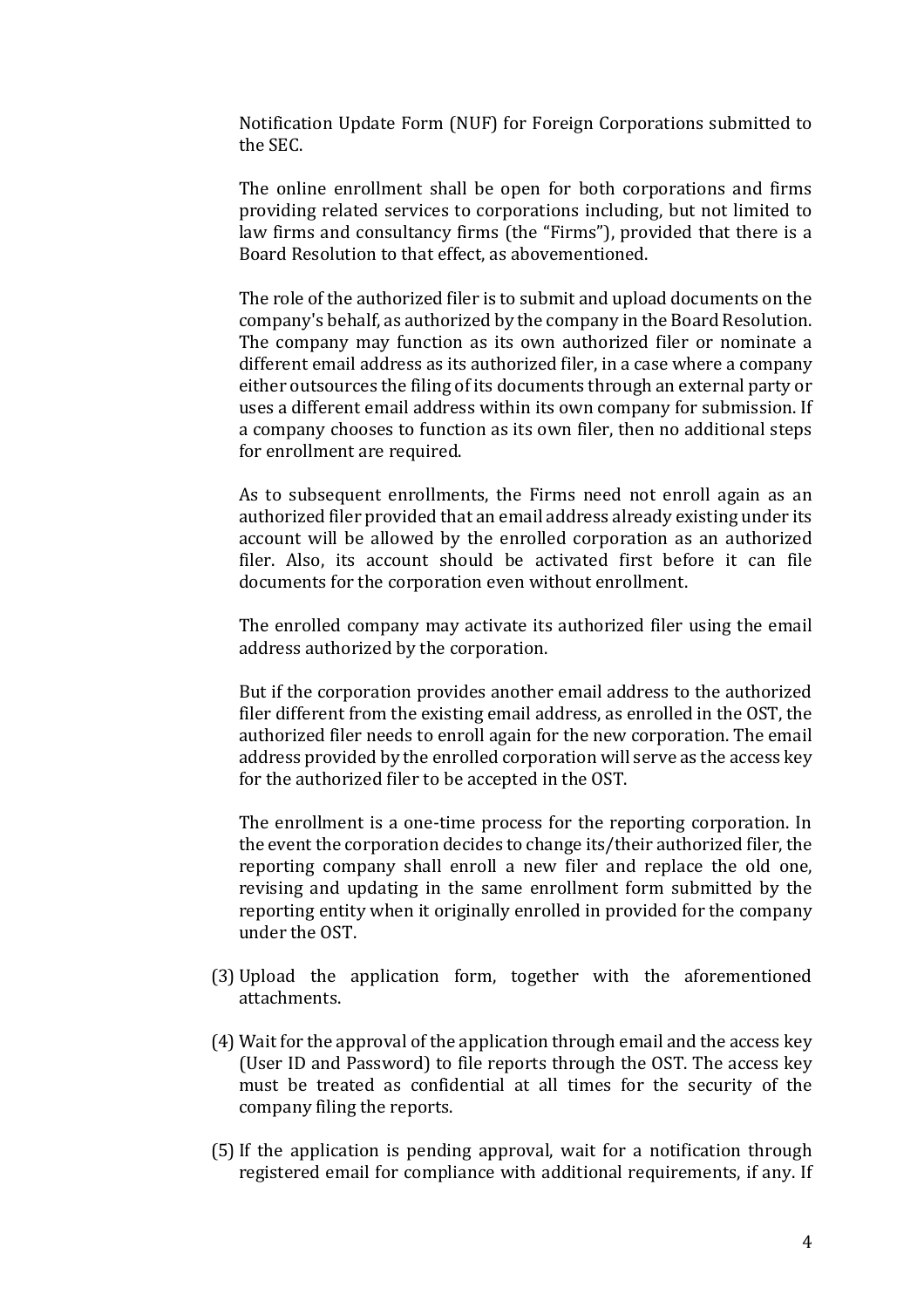all the requirements have been complied with, an access key will be issued to the applicant.

(6) The issued access key (User ID and Password) shall be used by the filer to access the OST and file the reports.

**Section 6.** *Required Format of Submission.* The OST will prompt the filer whether the report to be filed should be in Portable Document Format (PDF), Microsoft Excel and other formats.

The GIS must be submitted in two (2) formats:

- (a) Multi-Page PDF with Text Layer of the accomplished but unsigned form; and
- (b) Multi-Page PDF High Resolution Scan (at least 100x100 dpi) of the document with the Signatories Page and the Notarization Page.

The following reports must be submitted in the format stated below:

- (c) Annual Financial Statements (AFS) PDF
	- (1) The AFS, and its applicable accompanying attachments pursuant to Revised SRC Rule 68, must be submitted in the following format:
		- i. Multi-Page PDF High Resolution Scan (at least 100x100 dpi) of the document with the Signatories Page and the Notarization Page
- (d) Sworn Statement for Foundation (SSF) PDF
	- (1) The SSF must be submitted in the following format:
		- i. Multi-Page PDF High Resolution Scan (at least 100x100 dpi) of the document with the Signatories Page and the Notarization Page
- (e) General Form for Financial Statements (GFFS) Excel
- (f) Special Form for Financial Statements (SFFS), including IHFS, PHFS, BDFS, LCFS, FCFS, LCIF, and FCIF – Excel
- (g) Affidavit of Non-Operation (ANO) attached to AFS/GIS PDF
- (h) Affidavit of Non-Holding of Annual Meeting (ANHAM) attached to GIS PDF

However, the responsibility for ensuring the accuracy and completeness of the abovementioned applicable reports lies with the filers or the authorized signatories.

The SEC will post on the OST website and its official website step-by-step guides on the conversion of the documents to be filed in the OST.

**Section 7.** *Review of the Quality of the Image of the Report; Final Acceptance of the Report.* Filers will receive an automatic reply for the initial acceptance of the reports for review by the SEC-Electronic Records Management Division (SEC-ERMD) with regard to the quality of the image. Once the reports have passed the quality assurance, a Quick Response (QR) Code will be issued to filers online.

In the case of filers who complied with the prescribed format but failed to indicate the prescribed content required in the report, the Department requiring such report will address the issue during the monitoring process through proper review and assess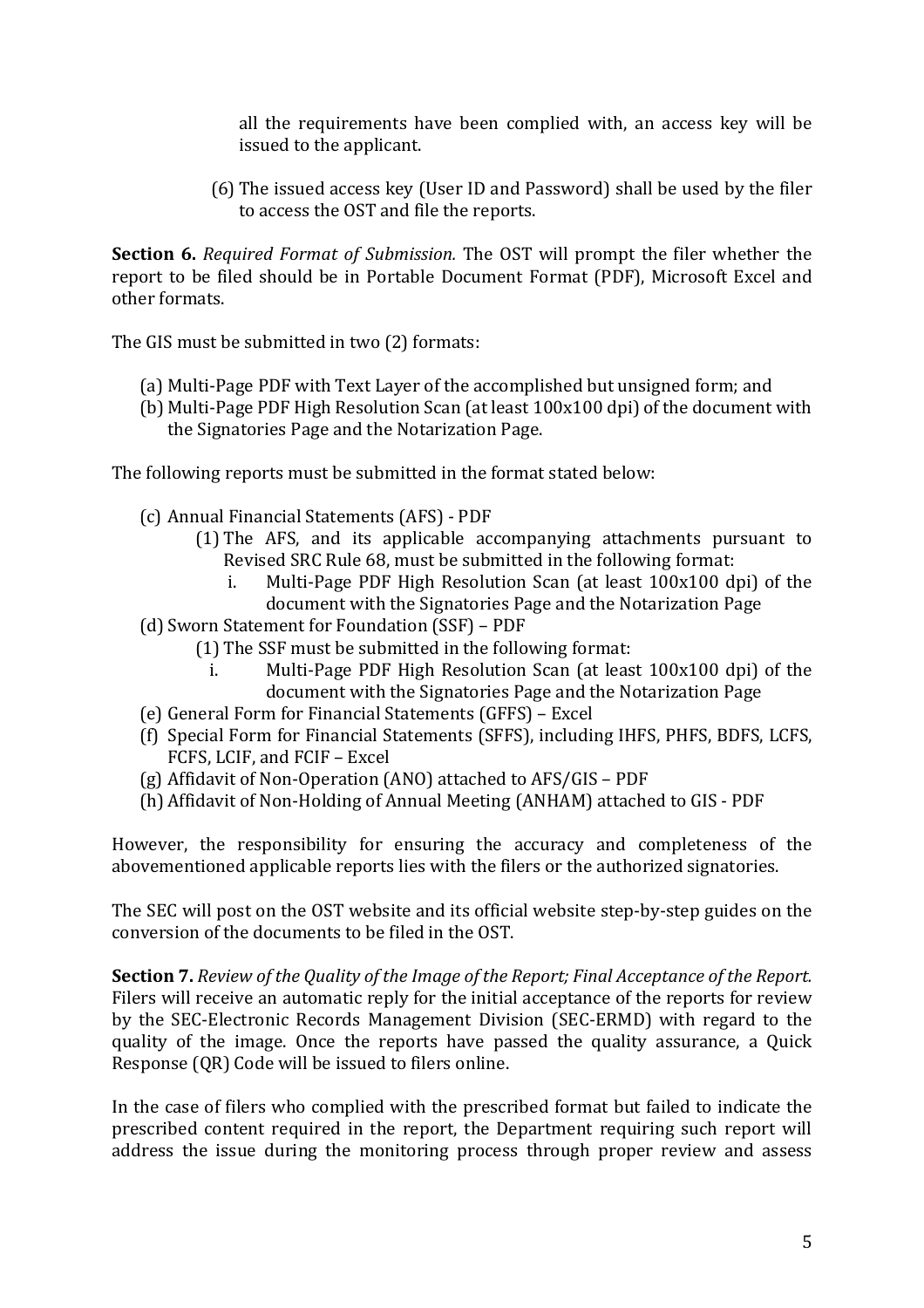penalties, if applicable, subject to the existing laws, rules and regulations and memorandum circulars issued by the Commission.

**Section 8.** *Sorting of Reports for Public Access.* The SEC-ERMD Receiving Officer will sort and classify the pages of the report for public access and/or for department requirement particularly those to be treated as confidential.

The submitted report will be transmitted to the department requiring the report online through the Company Investments and Financial Statistical System (CiFSS) and the PDF file with signature and notary will be ingested to the Online Submission Portal (OSP) for public use.

### **Section 9.** *Other Requirements for Audited Financial Statements.*

- (a) The Audited Financial Statements, other than the consolidated financial statements, shall be stamped "received" by the Bureau of Internal Revenue (BIR) or its authorized banks, unless the BIR allows an alternative proof of submission for its authorized banks (e.g. bank slips); and/or other proof of receipt, as approved by the BIR for its mode of submission.
- (b) The basic components of the Audited Financial Statements, as prescribed under Revised SRC Rule 68, as amended, shall be submitted by the filers. Failure to comply with any of the formal requirements under the said Rule, and/or any material deficiency or misstatement that may be found upon evaluation of the specific contents thereof, shall be considered a sufficient ground for the imposition of penalties by SEC. The acceptance and receipt by the Commission of the financial statements shall be without prejudice to such penalties.
- (c) The General Financial Reporting Requirements, as stated in the Revised SRC Rule 68, dated 19 August 2019, states the threshold for an Audited Financial Statements as follows:
	- (1) Stock corporations with total assets or total liabilities of Six Hundred Thousand Pesos (Php600,000) or more as prescribed under the Revised Corporation Code of the Philippines (RCC) and any of its subsequent revisions or such amount as may be subsequently prescribed;
	- (2) Non-stock corporations with total assets or total liabilities of Six Hundred Thousand Pesos (Php600,000) or more as prescribed under the RCC and any of its subsequent revisions or such amount as may be subsequently prescribed;
	- (3) Branch offices/representative offices of stock foreign corporations with assigned capital in the equivalent amount of One Million Pesos (Php1,000,000) or more;
	- (4) Branch offices/representative offices of non-stock foreign corporation with total assets in the equivalent amount of One Million Pesos (Php1,000,000) or more;
	- (5) Regional operating headquarters of foreign corporations with total revenues in the equivalent amount of One Million Pesos (Php1,000,000) or more;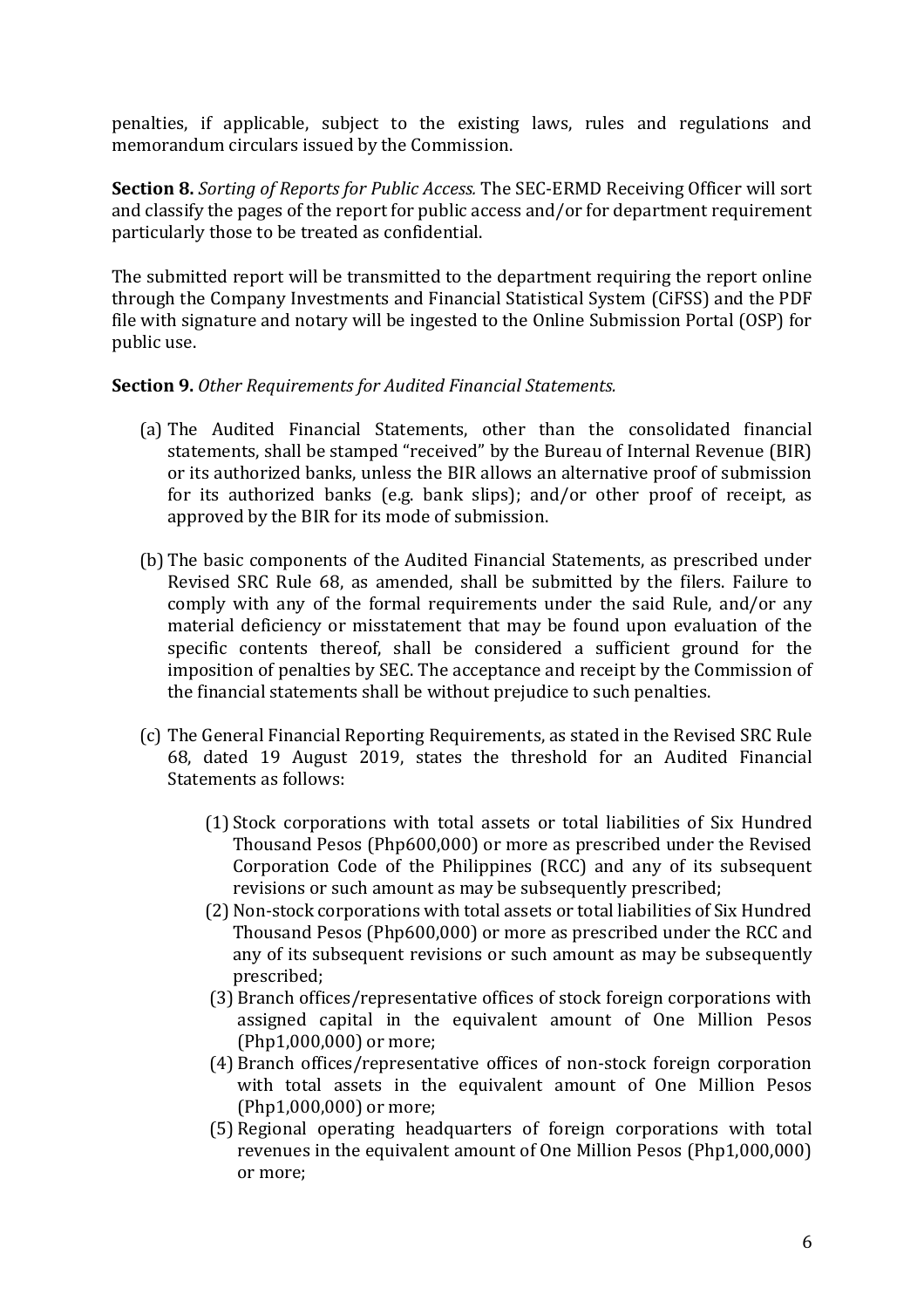- (6) Financial statements of branch offices of foreign corporations licensed to do business in the Philippines by the Commission shall comply with the requirements of this Rule, unless otherwise determined by the Commission as not applicable.
- (d) Corporations which do not meet the threshold stated in Section 9, no. 3, items a and b, may submit their Annual Financial Statements accompanied by a duly notarized Treasurer's or Chief Financial Officer Certification only (rather than an Auditor's Report). <sup>12</sup>
- (e) The One Person Corporation shall submit Annual Financial Statements audited by an Independent certified public accountant: Provided, That if the total assets or total liabilities of the corporation are less than six hundred thousand pesos (P600,000.00), the financial statements shall be certified under oath by the corporation's treasurer and president.<sup>13</sup>
- (f) Regulated entities must comply with all the required documents on Audited Financial Statements submission, including but not limited to, other documents to be filed together with the Audited Financial Statements, Schedules and other requirements, pursuant to the Revised SRC Rule 68, dated 19 August 2019.<sup>14</sup>

### **OTHER OPTIONS FOR THE SUBMISSION OF REPORTS**

**Section 10.** *OST Kiosks.* All corporations, except as otherwise provided in this Memorandum Circular, are required to enroll and submit their reports (AFS, GIS, SSF, GFFS, SFFS like IHFS, PHFS and BDFS, LCFS, FCFS, LCIF, and FCIF, ANO and ANHAM) through OST.

However, in case filers cannot enroll and submit reports through the OST, kiosks shall be provided in SEC offices and other areas, as may be designated by the Commission for technical assistance on the use of the OST.

The OST Kiosks will be available for nine (9) months, from 15 March 2021 to 15 December 2021. Subsequent submissions shall be done remotely.

In the broader interest of justice and in order to best serve public interest, the Commission may, as needed, and subject to existing rules and regulations, extend the availability of the OST Kiosks, and apply such suitable, fair, and reasonable procedure to ensure delivery of public service.

The ICTD will also designate point person/s who will specially handle OST related complaints, within the OST Kiosks premises, should the circumstances arise.

**Section 11.** *Over-the-Counter Submission of Reports due to OST Problems.* Filers who successfully created an account in the OST shall submit their reports online.

 $\overline{a}$ 

<sup>12</sup> Revised Corporation Code Republic Act No. 11232 Section 177A

<sup>13</sup> Revised Corporation Code Republic Act No. 11232 Section 129A

<sup>14</sup> [https://www.sec.gov.ph/wp-content/uploads/2019/12/2019Rule\\_RSRCRule68.pdf](https://www.sec.gov.ph/wp-content/uploads/2019/12/2019Rule_RSRCRule68.pdf)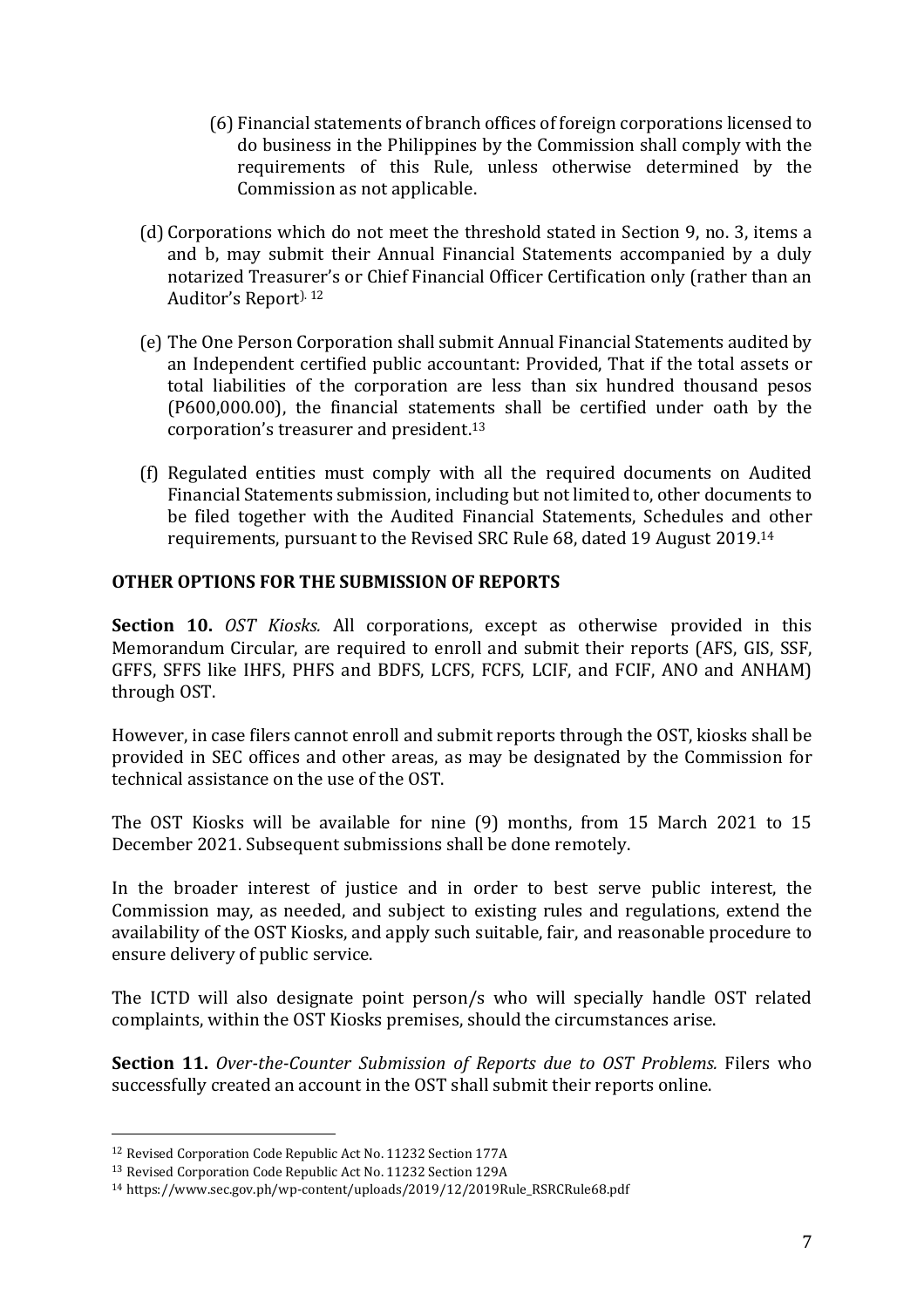The SEC Main Office, all SEC Extension Offices (EOs), and Satellite Offices may accept reports over the counter provided that filers present the Notice from OST that problems have been encountered during the process of enrollment and/or submission. In such event, all EOs shall follow the existing procedures in the filing of reports over the counter, including transmittal to the Head Office after encoding.

**Section 12.** *Reports to be Submitted Through Email.* Scanned copies of the printed or hard copies of the Reports with wet signature and proper notarization other than AFS, GIS, SSF, GFFS, SFFS like IHFS, PHFS, BDFS, LCFS, FCFS, LCIF, and FCIF, ANO and ANHAM, shall be filed in Portable Document Format (PDF) through email at:

### [ictdsubmission@sec.gov.ph](mailto:ictdsubmission@sec.gov.ph)

For those Reports that require the payment of filing fees, these still need to be filed and sent via email with the SEC's respective Operating Departments.

# **DEADLINES**

### **Section 13.** *Deadlines for Submission of Reports.*

(a) For the initial implementation of the OST, all stock corporations are required to enroll with the system starting March 15, 2021 to December 15, 2021.

Non-stock corporations are given the option whether they will enroll and submit their reports through OST or proceed to the SEC Kiosk for assistance in the enrollment process or submit their reports over the counter.

Nonetheless, by 2022, all corporations, whether stock or non-stock, shall be required to enroll and submit their reports through the OST.

- (b) All corporations shall submit their GIS within thirty (30) calendar days after, counted from their date of Annual Meeting or Actual Meeting.
- (c) All stock corporations with fiscal year ending December 31, including branch offices, representative offices, regional headquarters and regional operating headquarters of foreign corporations, shall enroll and file their AFS through OST depending on the last numerical digit of their SEC registration or license number in accordance with the following schedule:

| <b>June 1-30</b> |   |       |
|------------------|---|-------|
| July $1-31$      | ÷ | 2     |
| August 1-31      | ÷ | 3 & 4 |
| September 1-30   | ÷ | 5 & 6 |
| October 1-31     | I | 7 & 8 |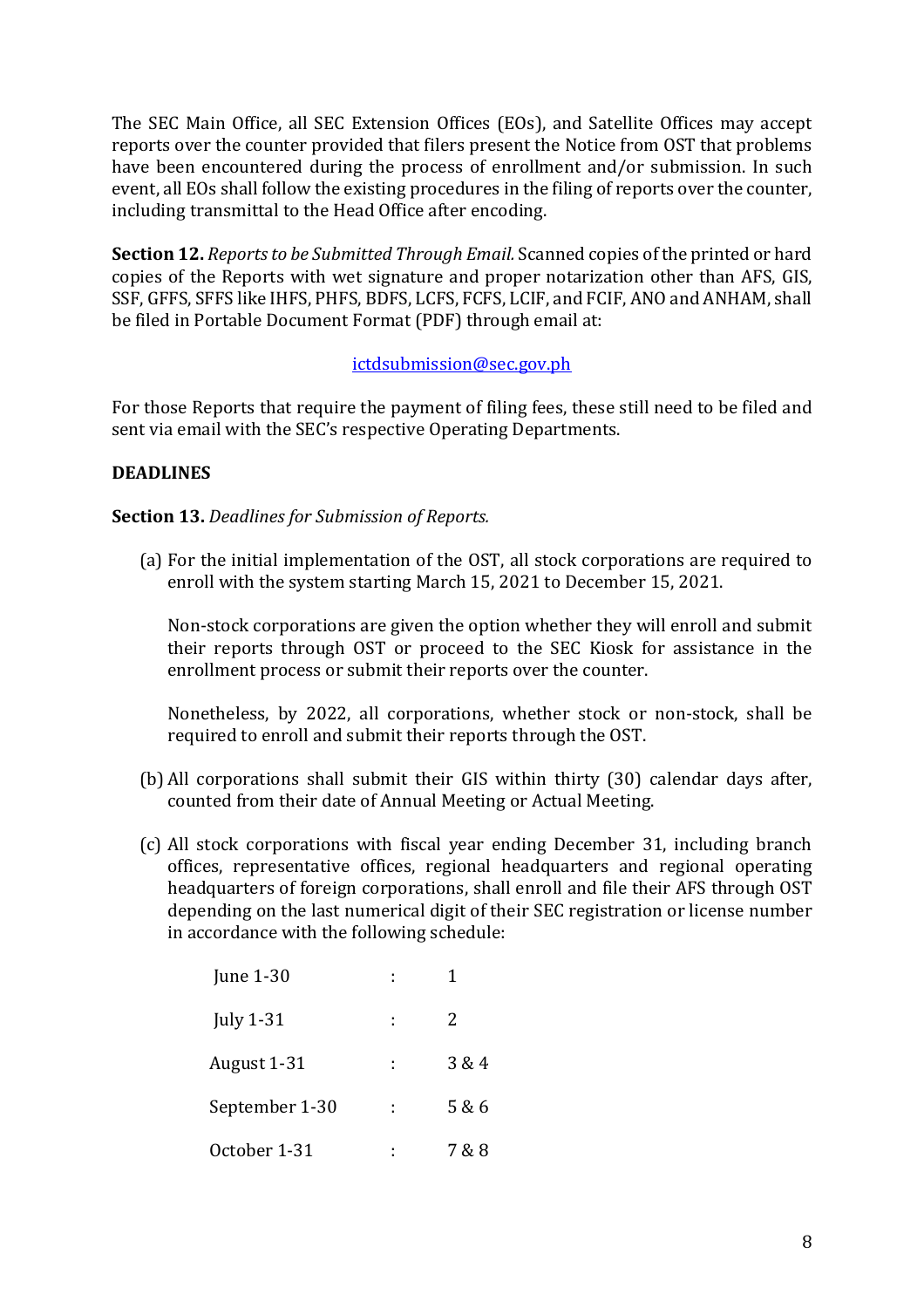November 1-30 : 9 & 0

All stock corporations may enroll and submit their reports through OST even prior to their respective coding schedule.

For stock corporations unable to enroll and file their AFS through OST based on the above coding schedule, the filing of reports done over-the-counter shall not be accepted. Such corporations are mandated to still enroll and file through OST.

For all corporations that have complied with the OST enrollment, all submissions of its reports shall be done online.

(d) GFFS and SFFS must be filed within 30 days from the deadline of AFS submission. The Certification under oath and submission of the reports in diskettes required under SEC Memorandum Circular No. 6, Series of 2006 is no longer required. However, the accuracy and completeness of the reports are still expected from the Reports submitted by the companies.

**Section 14**. *SEC Satellite Offices and Extension Offices.* All SEC Satellite Offices (if open) and all Extension Offices shall be governed also by the above coding schedules. However, any corporation may file ahead of the prescribed filing dates through the OST.

**Section 15.** *Corporations with Different Filing Schedule.* The above filing schedule shall not apply to the following corporations:

(a) Those corporations whose fiscal year ends on a date other than December 31. These entities shall file their AFS within 120 calendar days from the end of their fiscal year;

However, for Broker Dealer whose fiscal year ends on December 31, SEC Form 52-AR shall be filed with the Commission depending on the last numerical digit of its registration number as prescribed by the Commission. Broker Dealers whose fiscal year ends on a date other than December 31 shall file SEC Form 52-AR, 110 calendar days after the close of such fiscal year.<sup>15</sup>

- (b) Those whose securities are listed in the Philippine Stock Exchange (PSE) and those whose securities are registered but not listed in PSE except those companies which filed SEC Form 17-EX, and those Public Companies covered under Sec. 17.2 of the SRC. These entities shall continue to observe the due date of filing of their respective AFS (within 105 calendar days after the end of the fiscal year), as an attachment to their Annual Reports (SEC Form 17-A), in accordance with the Implementing Rules and Regulations of the SRC and the Revised SRC Rule 68.
- (c) Corporations whose AFSare being audited by the Commission on Audit(COA); Provided, that the following documents are attached to their AFS:

 $\overline{a}$ 

<sup>15</sup> Rule 52.1.5.2 of the 2015 SRC IRR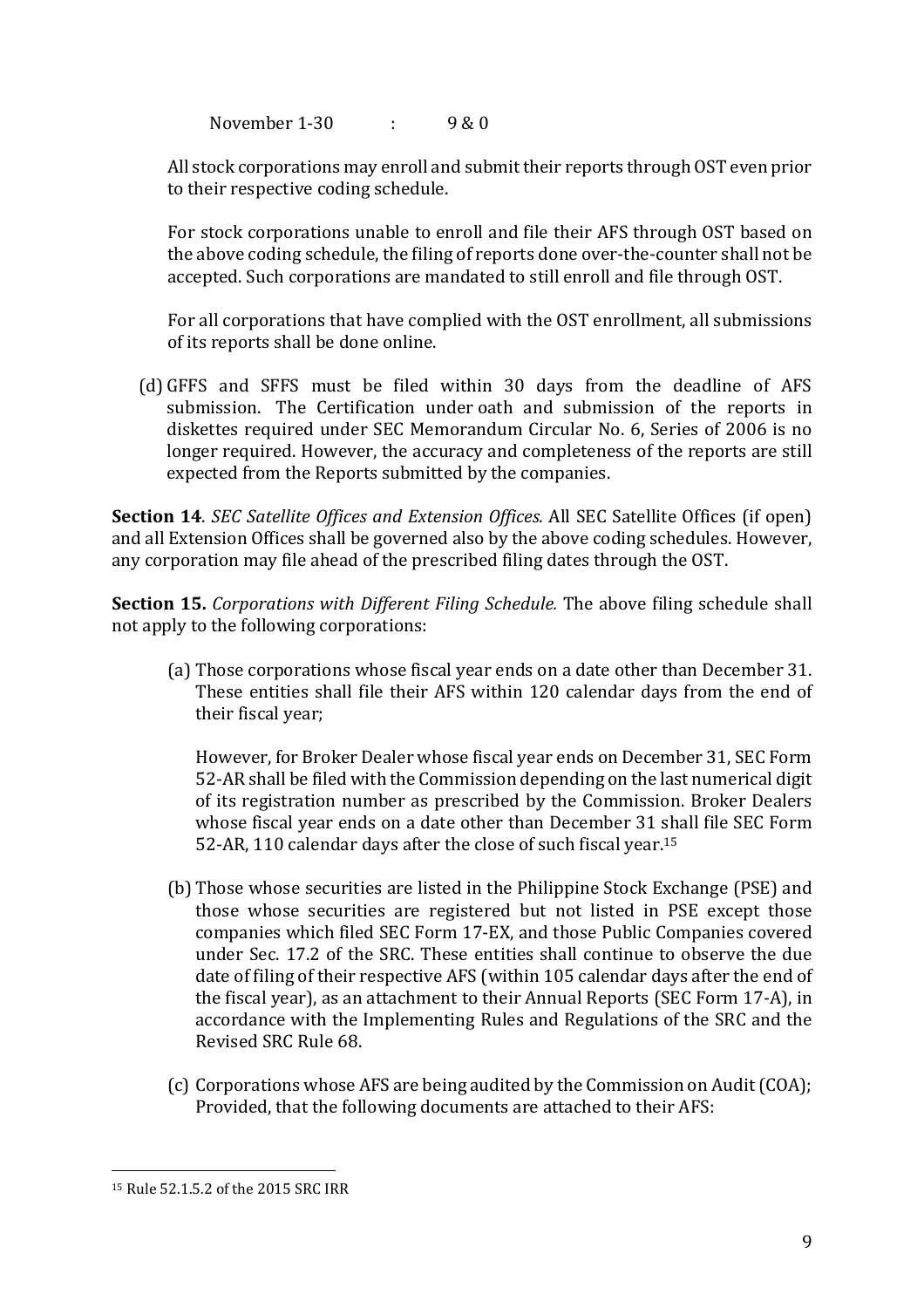- (1) An Affidavit signed by the President and Treasurer (or Chief Finance Officer, where applicable), attesting to the fact that the company has timely provided COA with the financial statements and supporting documents and that the audit of COA has just been concluded; and
- (2) A letter from COA confirming the information provided in the above Affidavit.

**Section 16.** *Applications for Validation of the CRMD.* All corporations that will file their reports through the OST but whose applications for enrollment are still for validation by the CRMD, shall receive a notification during their registration and through their registered email on how to proceed with their application.

**Section 17.** *OST Operating Hours.* The OST shall be open twenty-four (24) hours. However, all submissions shall only be accepted from Mondays to Fridays.

Submissions made outside of the OST's operating hours shall be considered filed on the next working day.

**Section 18.** *Date of Receipt of the Report.* The reckoning date of receipt of reports is the date the report was initially submitted to the OST, if the filed report is compliant with the existing requirements.

A report which was reverted or rejected is considered not filed or not received. A notification will be sent to the filer, stating the reason for the report's rejection in the remarks box.

**Section 19.** *Fees and Charges.* For the initial implementation (3 months) of the OST and the OSP, the SEC will not impose fees and charges for public access.

**Section 20.** *Inquiries.* For inquiries/concerns/clarifications on the OST please dial/email the following:

(a) Enrollment Process in OST:

0975-223-3958 0926-628-9813

(b) Submission process in OST:

0906-620-2298 0906-404-2252

(c) Emails for OST inquiry:

inquiry ost1@sec.gov.ph [inquiry\\_ost2@sec.gov.ph](mailto:inquiry_ost2@sec.gov.ph)